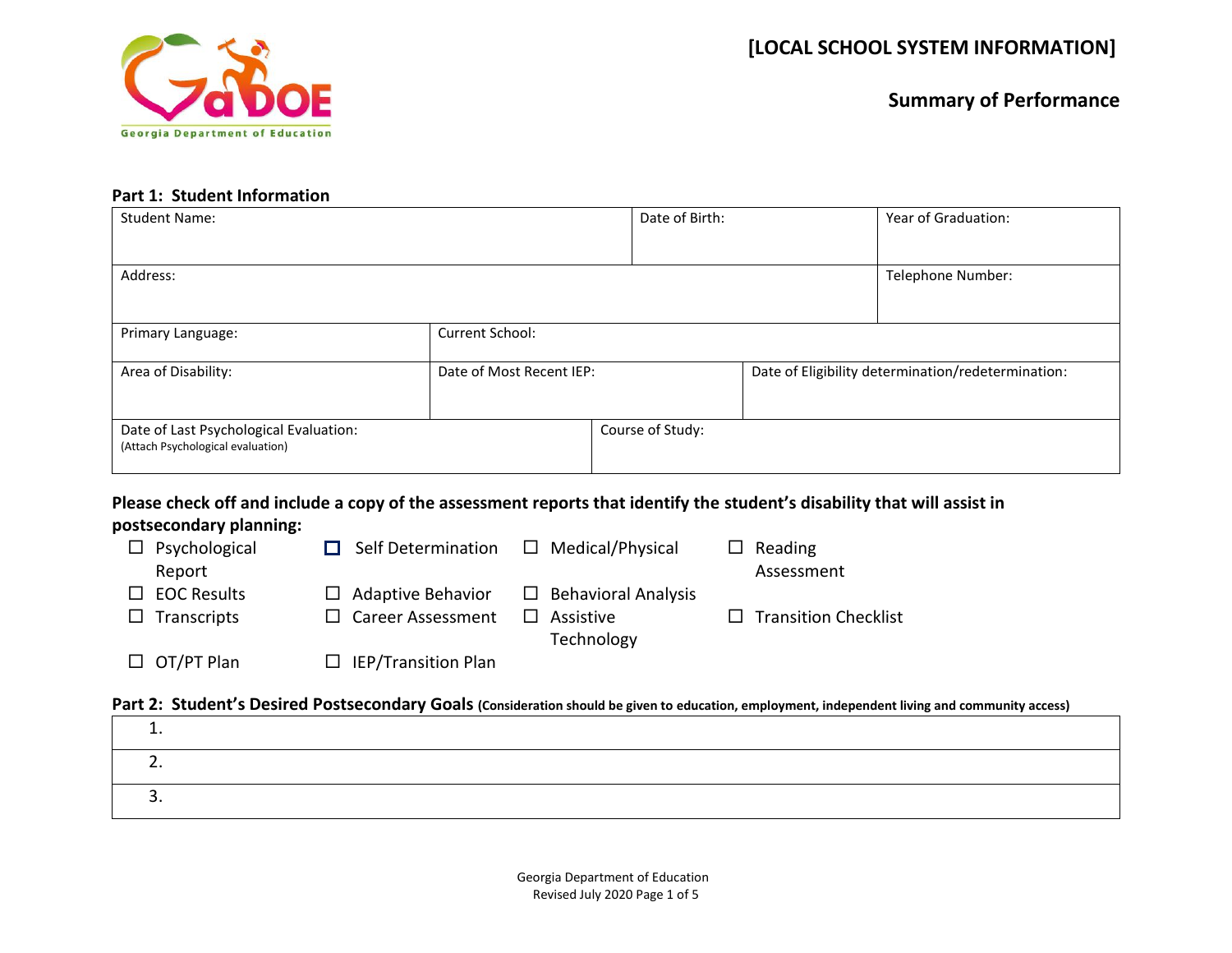

## **Part 3: Present Levels of Performance Summary**

| <b>ACADEMIC AREAS</b>                                                                                                                                      | PRESENT LEVEL OF<br><b>PERFORMANCE</b><br>(Strengths, Needs) | DATE | <b>ACCOMMODATIONS</b><br>(Include accommodations,<br>modifications, assistive technology<br>or other supports used in high<br>school) | <b>ACCOMMODATIONS</b><br><b>RATIONALE</b><br>(Explanation of impact of disability and the<br>need for listed accommodations) |
|------------------------------------------------------------------------------------------------------------------------------------------------------------|--------------------------------------------------------------|------|---------------------------------------------------------------------------------------------------------------------------------------|------------------------------------------------------------------------------------------------------------------------------|
| Reading (Basic Reading, Decoding, Comprehension,<br>Reading Speed)                                                                                         |                                                              |      |                                                                                                                                       |                                                                                                                              |
| Math (Calculation, Reasoning, Speed)                                                                                                                       |                                                              |      |                                                                                                                                       |                                                                                                                              |
| Written Language (Written Expression, Skills in<br>Composition, Speed)                                                                                     |                                                              |      |                                                                                                                                       |                                                                                                                              |
| Learning Skills (Class participation, Note taking,<br>Keyboarding, Organization, Test taking, Study skills)                                                |                                                              |      |                                                                                                                                       |                                                                                                                              |
| <b>FUNCTIONAL AREAS</b>                                                                                                                                    |                                                              |      |                                                                                                                                       |                                                                                                                              |
| Social Skills and Behavior (Interactions with<br>teachers/peers, Level of initiation in asking for<br>assistance, Confidence and Persistence as a learner) |                                                              |      |                                                                                                                                       |                                                                                                                              |
| <b>Communication</b> (Oral expression, Listening<br>comprehension, Pragmatics)                                                                             |                                                              |      |                                                                                                                                       |                                                                                                                              |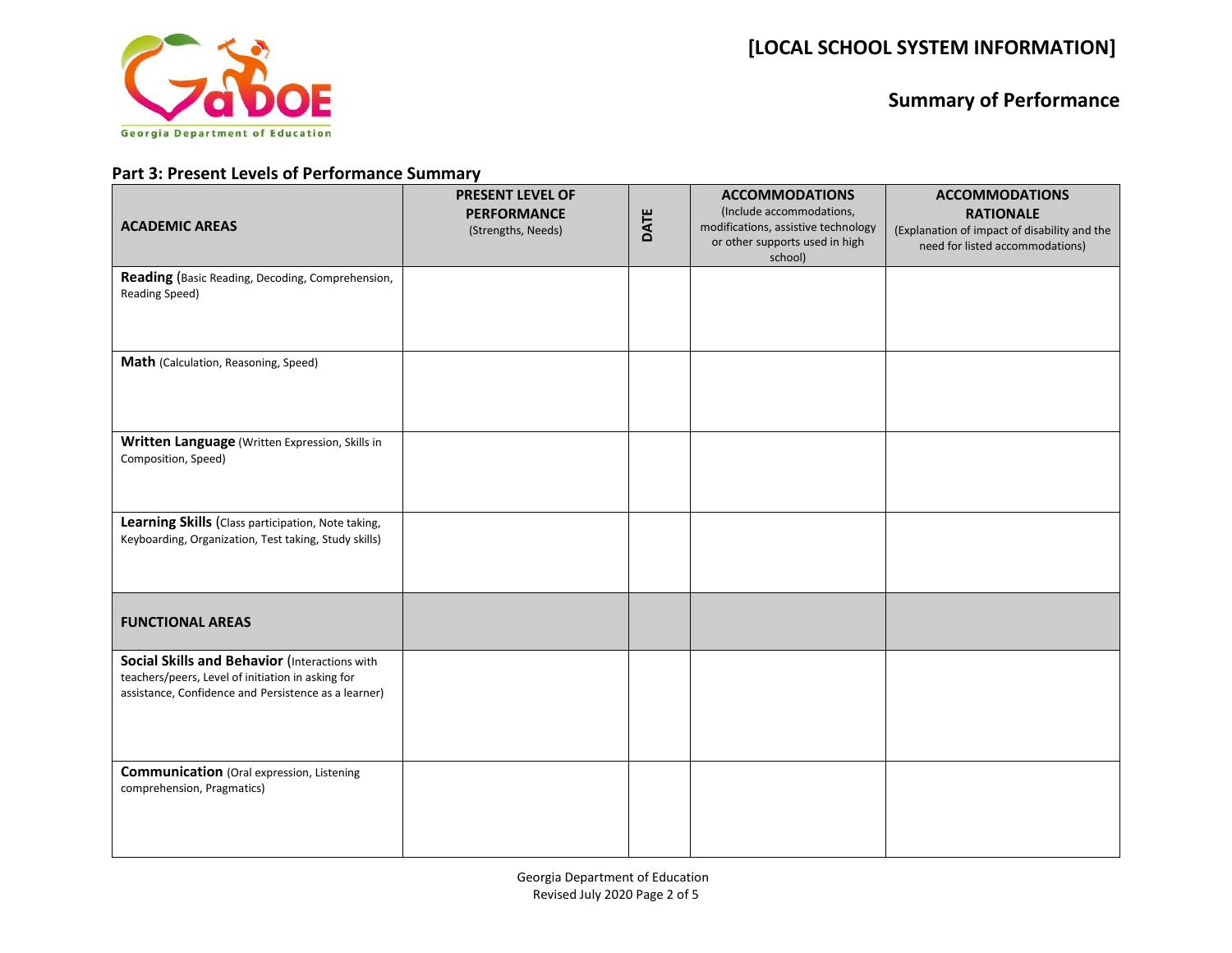

| <b>FUNCTIONAL AREAS (Con't)</b>                                                                          | <b>PRESENT LEVEL OF</b><br><b>PERFORMANCE</b><br>(Strengths, Needs) | DATE | <b>ACCOMMODATIONS</b><br>(Include accommodations,<br>modifications, assistive technology<br>or other supports used in high<br>school) | <b>ACCOMMODATIONS</b><br><b>RATIONALE</b><br>(Explanation of impact of disability and the<br>need for listed accommodations) |
|----------------------------------------------------------------------------------------------------------|---------------------------------------------------------------------|------|---------------------------------------------------------------------------------------------------------------------------------------|------------------------------------------------------------------------------------------------------------------------------|
| Independent Living Skills (Self-care, Leisure<br>skills, Banking)                                        |                                                                     |      |                                                                                                                                       |                                                                                                                              |
| <b>Environmental Access (Assistive Tech, Mobility,</b><br>Transportation)                                |                                                                     |      |                                                                                                                                       |                                                                                                                              |
| <b>Self Determination/Self Advocacy Skills</b><br>(Ability to explain disability and ask for assistance) |                                                                     |      |                                                                                                                                       |                                                                                                                              |
| Career/Vocational (Career interests, Job<br>training)                                                    |                                                                     |      |                                                                                                                                       |                                                                                                                              |
| <b>Medical/Family Concerns</b>                                                                           |                                                                     |      |                                                                                                                                       |                                                                                                                              |

### **Part 4: Recommendations to Assist Student in Meeting Postsecondary Outcomes**

**What are the recommended accommodations, modifications, assistive technology, or general areas of need? If none are needed, must explain why not.**

| <b>Higher Education or Career</b><br><b>Technical Education:</b> |  |
|------------------------------------------------------------------|--|
| <b>Employment:</b>                                               |  |
| <b>Independent Living:</b>                                       |  |
| <b>Community Participation:</b>                                  |  |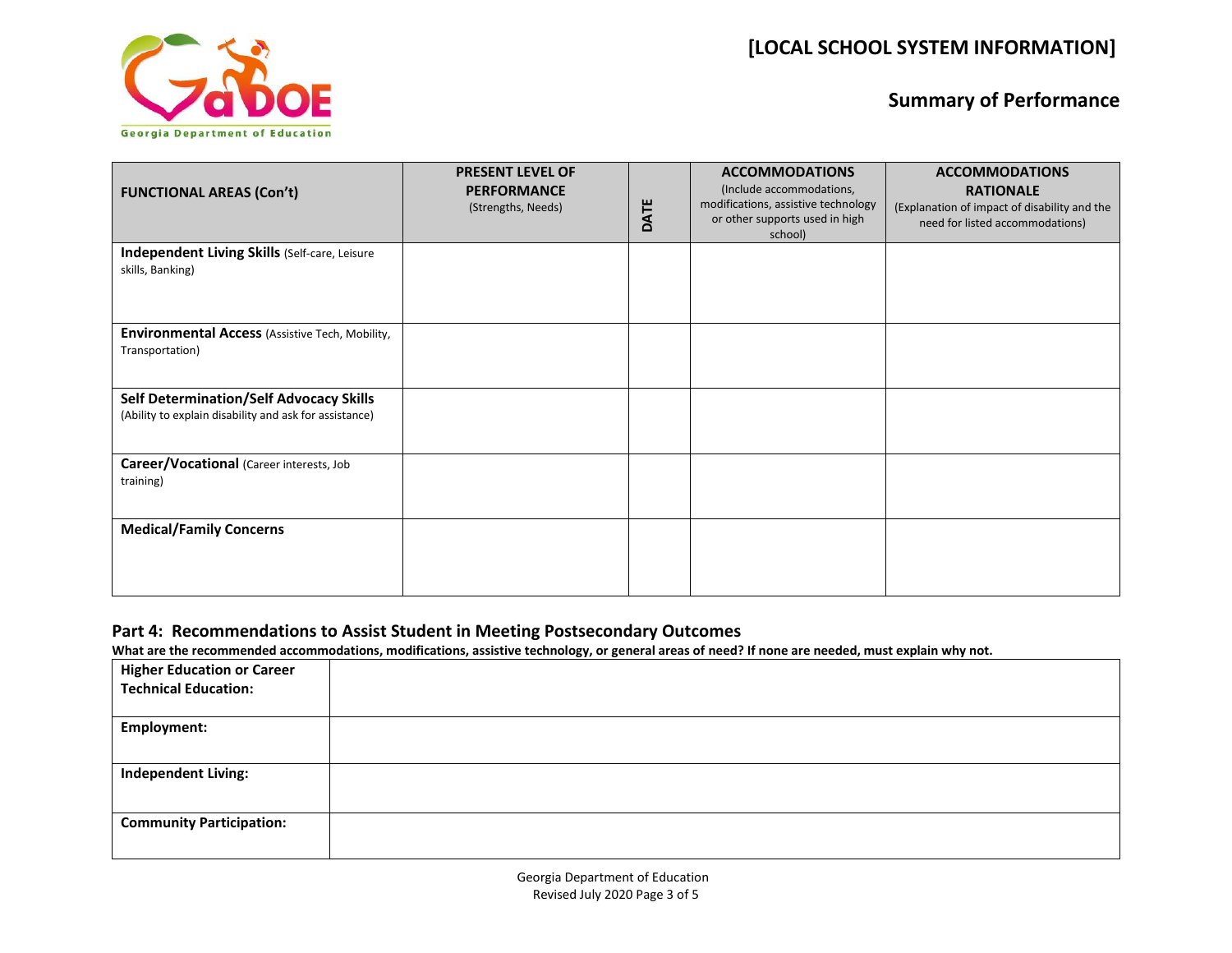

### **Part 5: Student Perspective**

| А.        | How does your disability affect your schoolwork and school activities? (Think about grades, relationships, assignments, tests, communication, extra-<br>curricular activities.) |
|-----------|---------------------------------------------------------------------------------------------------------------------------------------------------------------------------------|
| <b>B.</b> | In the past, what supports have been tried by teachers to assist you in being successful in school?                                                                             |
| C.        | Which of these accommodations and supports worked best for you? Why did they work?                                                                                              |
|           | D. What strengths should others know about you as you begin college or work?                                                                                                    |
| E.        | What has been most difficult for you in school?                                                                                                                                 |